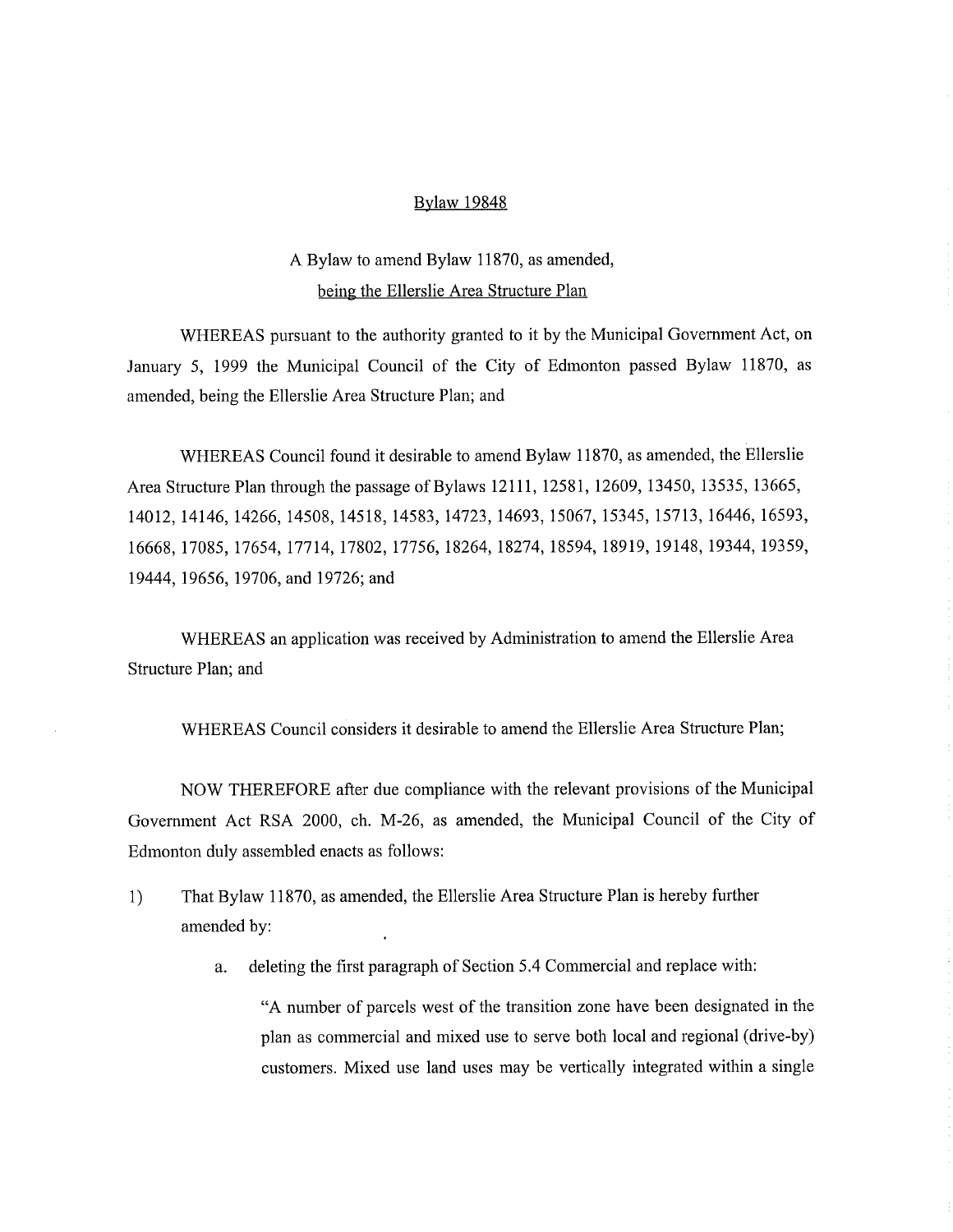building or horizontally integrated within multiple buildings on a site, to provide a compatible mix of uses and intensity. Intense, passenger vehicle-oriented highway commercial type uses such as hotels, service stations and eating & drinking establishments are typical uses which might locate at the western end of Ellerslie Road around the Calgary Trail interchange. These sites provide easy access to drive-by traffic and do not result in the excessive penetration of traffic further east into the ASP. Complementary to the surrounding residential, mixed uses can be found in the northeast of the ASP within the Wemerville (Special Study Area). Details relating to access into these sites will be determined at the redistricting and subdivision stage."

b. adding a paragraph at the end of the last paragraph in Section 5.4 Commercial:

"One mixed use site is designated in the plan area with the location shown on Figure 6. The mixed use site is located in the northeast comer of the Plan Area, at the west side of the intersection between 66 Street S.W. and 2 Avenue S.W."

c. deleting the first paragraph in Section 5.5.1 Special Study Area - Wemerville Country Residential with;

"As noted earlier, Wemerville is an existing country residential development in the northeast corner of the plan area bound by the TUC, 66 Street and Ellerslie Road. Except for three properties zoned Urban Services (US) at 331 — 71 Street SW (Lot F, Block 2, Plan 3309 KS), 330 - 66 Street SW (Lot C, Block 2, Plan 3027 KS), and 430 - 66 Street SW (Lot B, Block 2, Plan 3027 KS), and two properties zoned for commercial uses at 7030 Ellerslie Road SW (Lot G, Block 1, Plan 3027 KS), 6830 Ellerslie Road SW (Lot F, Block 1, Plan 3027 KS), and one property zoned RA7 (Low Rise Apartment Zone) at 6720-2 Avenue SW (Lot Q, Block 1, Plan 3027 KS), there are currently no intentions to redevelop the remainder of this quarter section."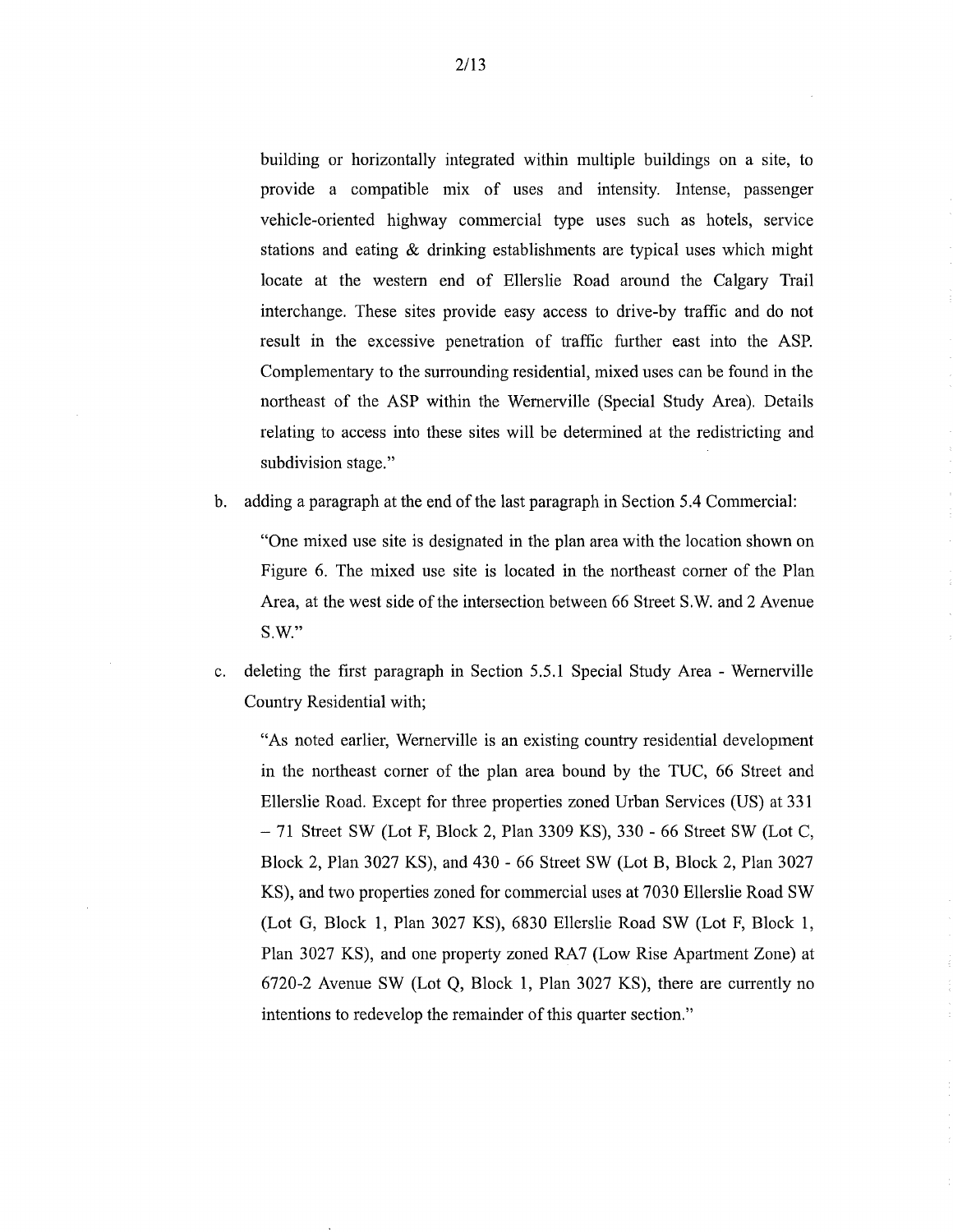d. deleting the last sentence of the 4th paragraph in Section 5.5.1 Special Study Area - Wernerville Country Residential with;

"With the exception of the mixed uses, institutional uses, commercial uses, and roadway, Wernerville will continue to be a Special Study Area.

- e. deleting the Map entitled "Bylaw 19706 Ellerslie Area Structure Plan " and replacing with the Map entitled "Bylaw 19848 Amendment to The Ellerslie Area Structure Plan", attached hereto as Schedule "A" and forming part of this Bylaw;
- f. deleting the statistics entitled "The Ellerslie Area Structure Plan Land Use and Population Statistics - Bylaw 19656" and replacing with the statistics entitled "The Ellerslie Area Structure Plan - Land Use and Population Statistics - Bylaw 19848" attached hereto as Schedule "B" and forming part of this Bylaw; and
- g. deleting the map "Figure 6 Development Concept" and replacing with the map "Figure 6 Development Concept" attached hereto as Schedule "C", and forming part of this Bylaw.
- h. deleting the map "Figure 7 Storm Drainage" and replacing with the map "Figure 7 Storm Drainage" attached hereto as Schedule "D", and forming part of this Bylaw.
- i. deleting the map "Figure 8 Sanitary Drainage" and replacing with the map "Figure 8 Sanitary Drainage" attached hereto as Schedule "E", and forming part of this Bylaw.
- j. deleting the map "Figure 9 Water Distribution" and replacing with the map "Figure 9 Water Distribution" attached hereto as Schedule "F", and forming part of this Bylaw.
- k. deleting the map "Figure 10 Circulation System" and replacing with the map "Figure 10 Circulation System" attached hereto as Schedule "G", and forming part of this Bylaw.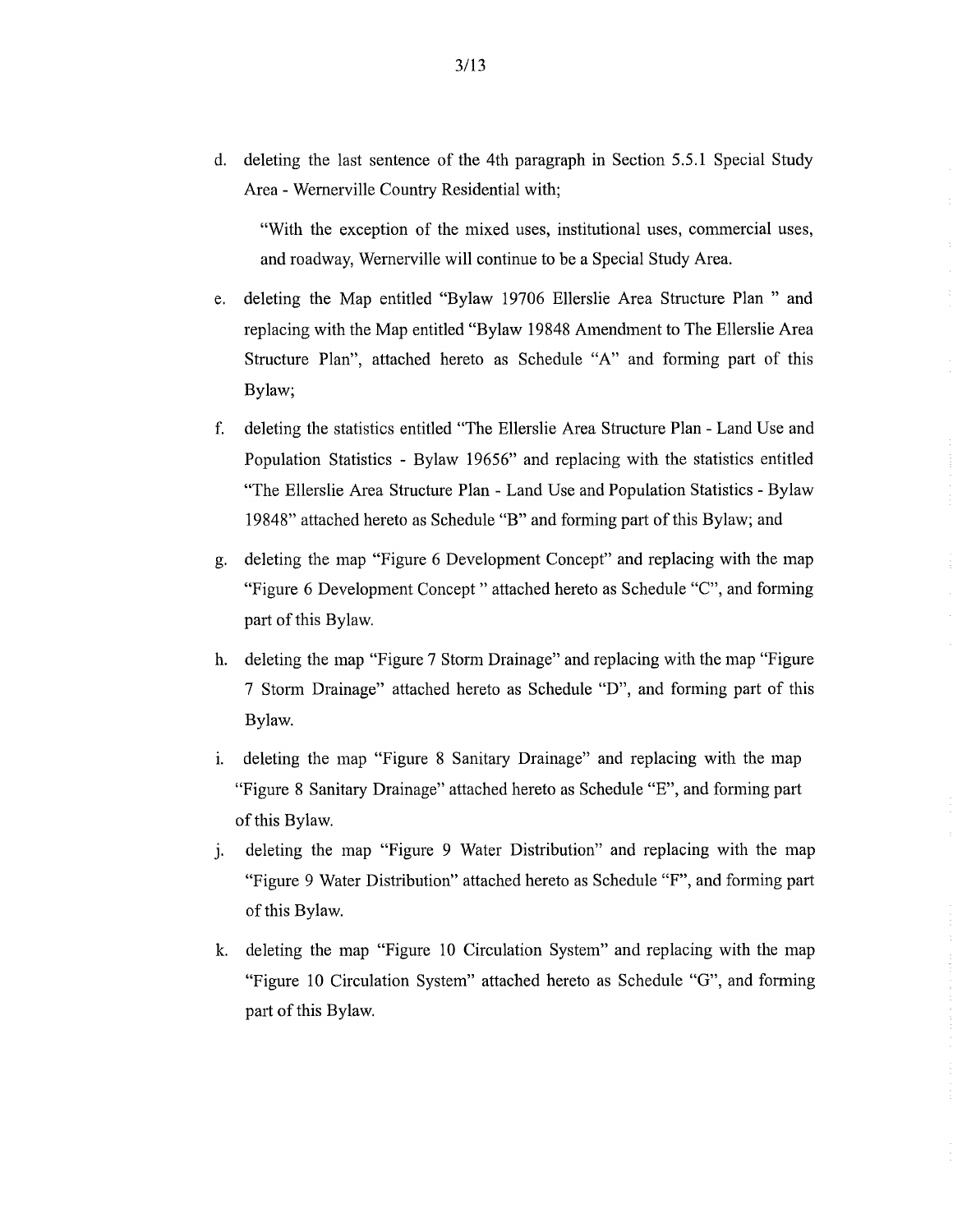1. deleting the map "Figure 11 Neighbourhood and Staging Concept" and replacing with the map "Figure 11 Neighbourhood and Staging Concept "attached hereto as Schedule "H", and forming part of this Bylaw.

READ a first time this 8th READ a second time this 8th READ a third time this 8th SIGNED and PASSED this 8th

| h day of September | , A. D. 2021;    |
|--------------------|------------------|
| h day of September | , A. D. 2021;    |
| h day of September | , A. D. $2021$ ; |
| h day of September | , A. D. 2021.    |
|                    |                  |

THE CITY OF EDMONTON N MAYOR L " A/CITY CLERK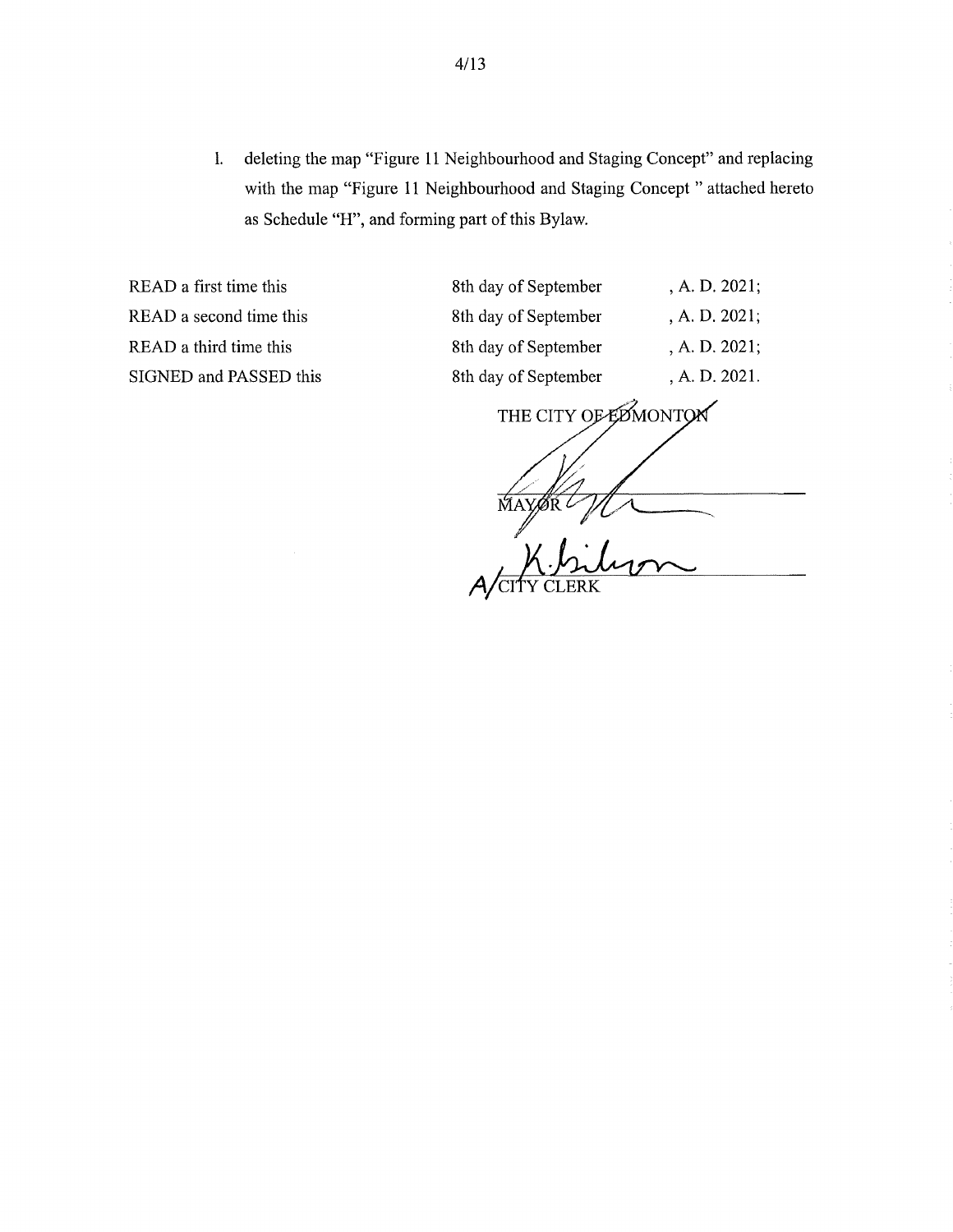# SCHEDULE "A"

ASP Boundary Amendment Area

111111111111111111111





• •

,,,,,,,,,,,

ķ

Transition Area Mixed Use

5/13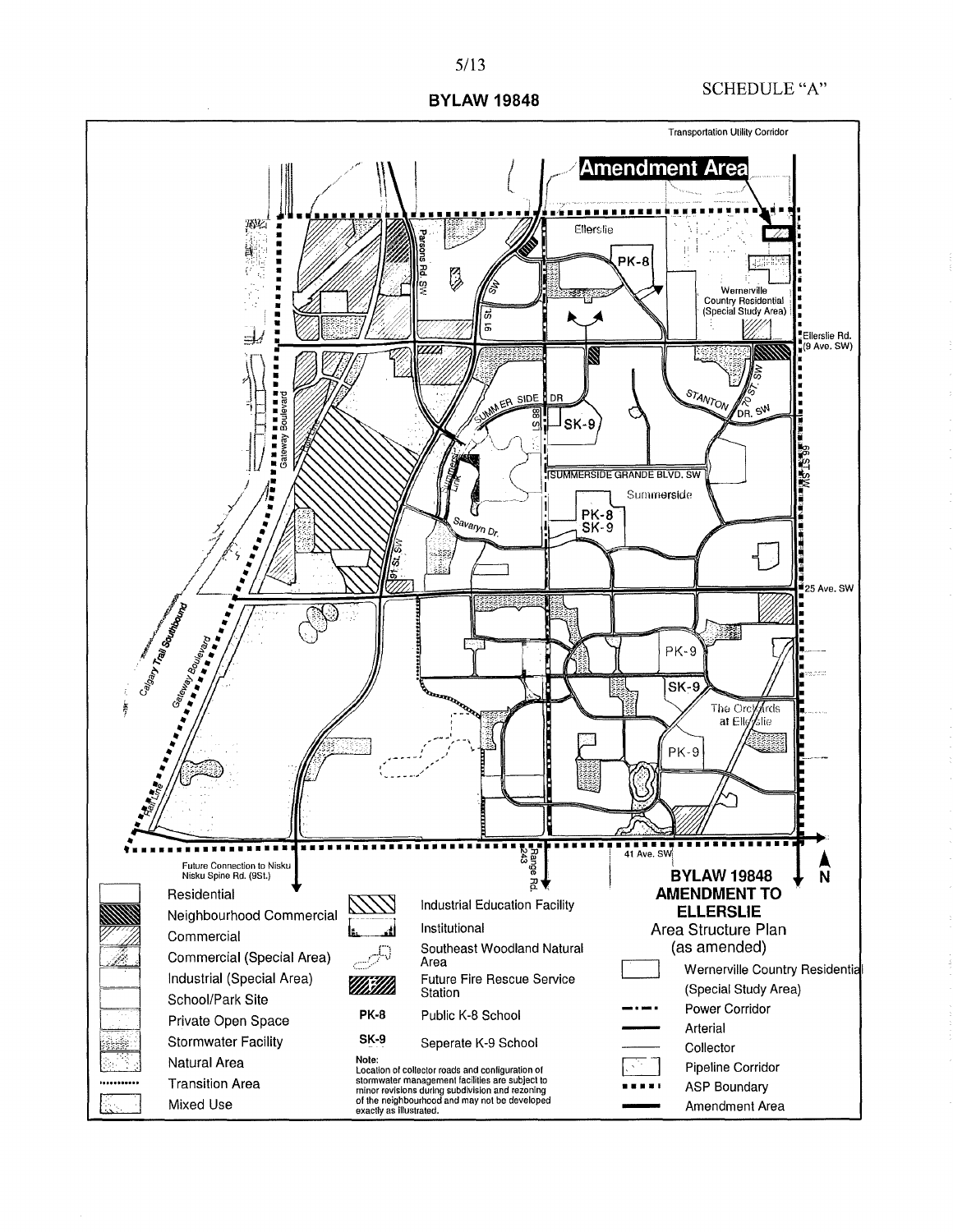# SCHEDULE "B"

# ELLERSLIE AREA STRUCTURE PLAN LAND USE AND POPULATION STATISTICS BYLAW 19848

|                                                      | Area (ha) | $\%$    |
|------------------------------------------------------|-----------|---------|
| <b>GROSS AREA</b>                                    | 1451.5    | 100.0%  |
| Natural Area (Environmental Reserve)                 | 6.6       | 0.5%    |
| Pipeline & Utility Right-of-Way                      | 63.0      | 4.3%    |
| Arterial Road Right-of-Way                           | 67.2      | 4.6%    |
| 30 Avenue (Existing Gov't R.O.W.)                    | 2.0       | 0.1%    |
| <b>GROSS DEVELOPABLE AREA*</b>                       | 1312.7    | 100.0%  |
| Existing Land Uses (Country Residential Development) | 47.0      | 3.6%    |
| Commercial/Residential Mixed Use**                   | 0.4       | 0.03%   |
| Commercial                                           | 81.45     | 6.2%    |
| Parkland, Recreation, School                         |           |         |
| School / Park (Municipal Reserve)                    | 76.4      | 5.8%    |
| Private Open Space & Resident Association            | 25.7      | 2.0%    |
| <b>Transition Area</b>                               | 2.8       | $0.2\%$ |
| <b>Institutional / Urban Service</b>                 |           |         |
| Fire Station                                         | 0.6       | 0.05%   |
| Institutional and Community Service                  | 3.6       | 0.3%    |
| Transportation                                       |           |         |
| Circulation                                          | 193.2     | 14.7%   |
| Industrial                                           | 290.35    | 22.9%   |
| <b>Industrial Education Facility</b>                 | 59.0      | 4.5%    |
| Infrastructure and Servicing                         |           |         |
| Public Utility Lots & Stormwater Management          | 63.4      | 4.8%    |
| <b>TOTAL Non-Residential Area</b>                    | 843.9     | 64.3%   |
| Net Residential Area (NRA)                           | 468.8     | 35.7%   |

### RESIDENTIAL LAND USE AREA, UNIT & POPULATION COUNT

| <b>Land Use</b>                   | Area (ha) | Units/ha | <b>Units</b> | People/ | <b>Population</b> | % of NRA |
|-----------------------------------|-----------|----------|--------------|---------|-------------------|----------|
|                                   |           |          |              | Unit    |                   |          |
| Low Density Residential (LDR)     | 398.8     | 25       | 9.969        | 2.8     | 27.913            | 85.2%    |
| Street-Oriented Residential (SOR) | 9.77      | 40       | 391          | 2.8     | 1,094             | $2.1\%$  |
| Row Housing                       | 7.74      | 45       | 348          | 2.8     | 975               | 1.7%     |
| Medium Density Residential (MDR)  | 52.8      | 90       | 4.752        | 1.8     | 8.554             | 11.3%    |
| <b>Total Residential</b>          | 468.8     |          | 15.460       |         | 38.536            | 100.0%   |

#### SUSTAINABILITY MEASURES

| Population Per Net Residential Hectare (ppnha) | 82<br>33                |                                  |       |  |
|------------------------------------------------|-------------------------|----------------------------------|-------|--|
| Units Per Net Residential Hectare (upnrha)     |                         |                                  |       |  |
| LDR/ MDR Unit Ratio                            |                         | $64\%$ / 36%                     |       |  |
|                                                | <b>Elementary (K-6)</b> | <b>Junior/Senior High School</b> | Total |  |
| STUDENT GENERATION                             |                         | $(7-12)$                         |       |  |
| Public                                         | 1,586                   | 1.586                            | 3,172 |  |
| Separate                                       | 635                     | 317                              | 952   |  |
| Total                                          | 2.221                   | .903                             | 4.124 |  |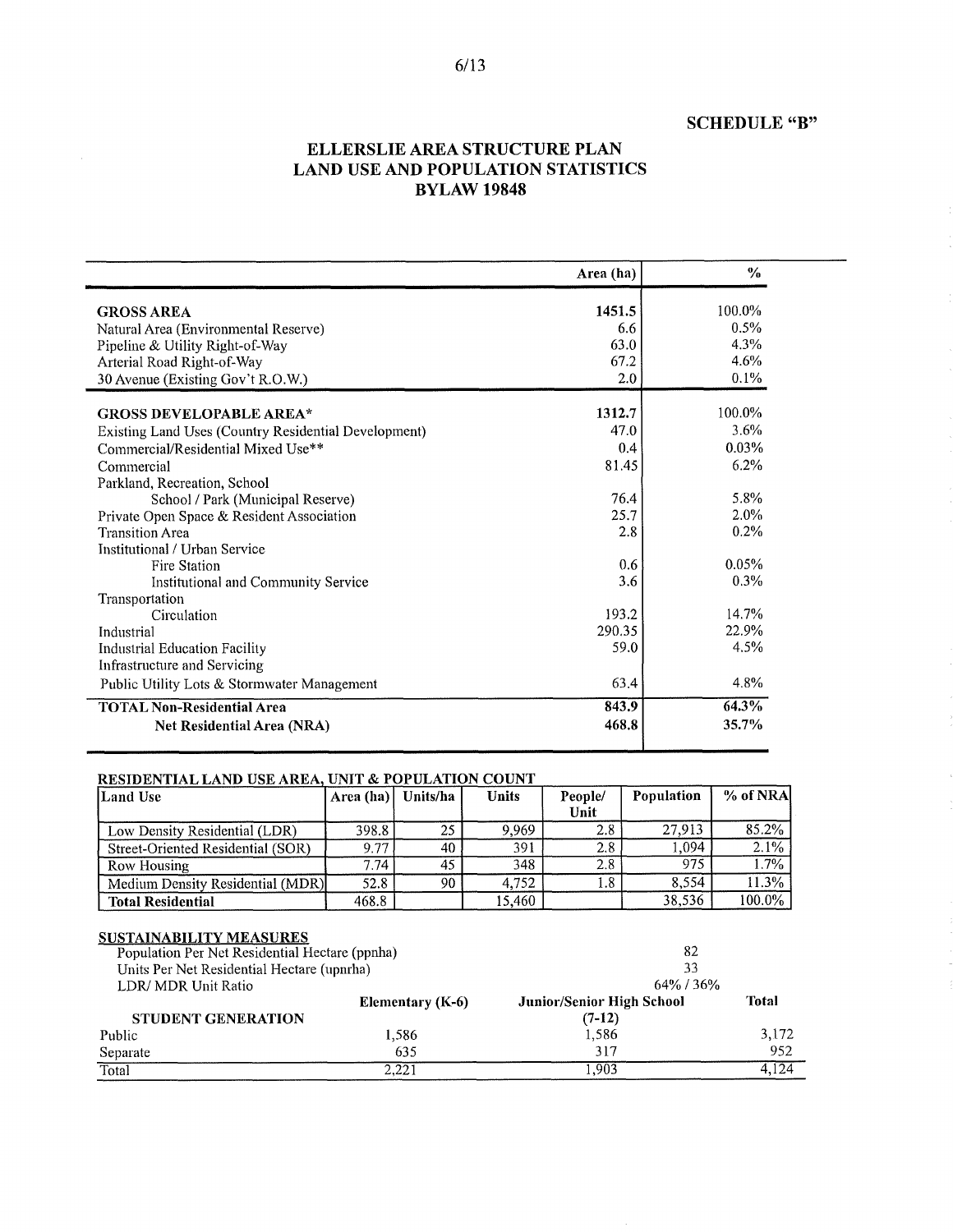### Ellerslie Area Structure Plan Office Consolidation 72

Notes:

\* Where the vision, goals and objectives of an ASP reflect the context of a particular area, some land uses may not be entirely necessary or desirable. Calculations for Neighbourhoods reflect a general framework for future development and are estimates. Detailed calculations will be prepared during the NSP approval stage. Applicants are advised to consult with the Planning and Development Department for up-to-date housing mix guidelines, unit and population factors, and School Boards specifically regarding school need and student generation factors. Residential land use is generally depicted on the Land Use Concept map.

7/13

\*\*The total area of this designation is 1.2 ha. The assumed split between residential and non-residential (retail and office) land uses is assumed 70:30 respectively. The residential portion of this designation is accounted for in Medium Density Residential.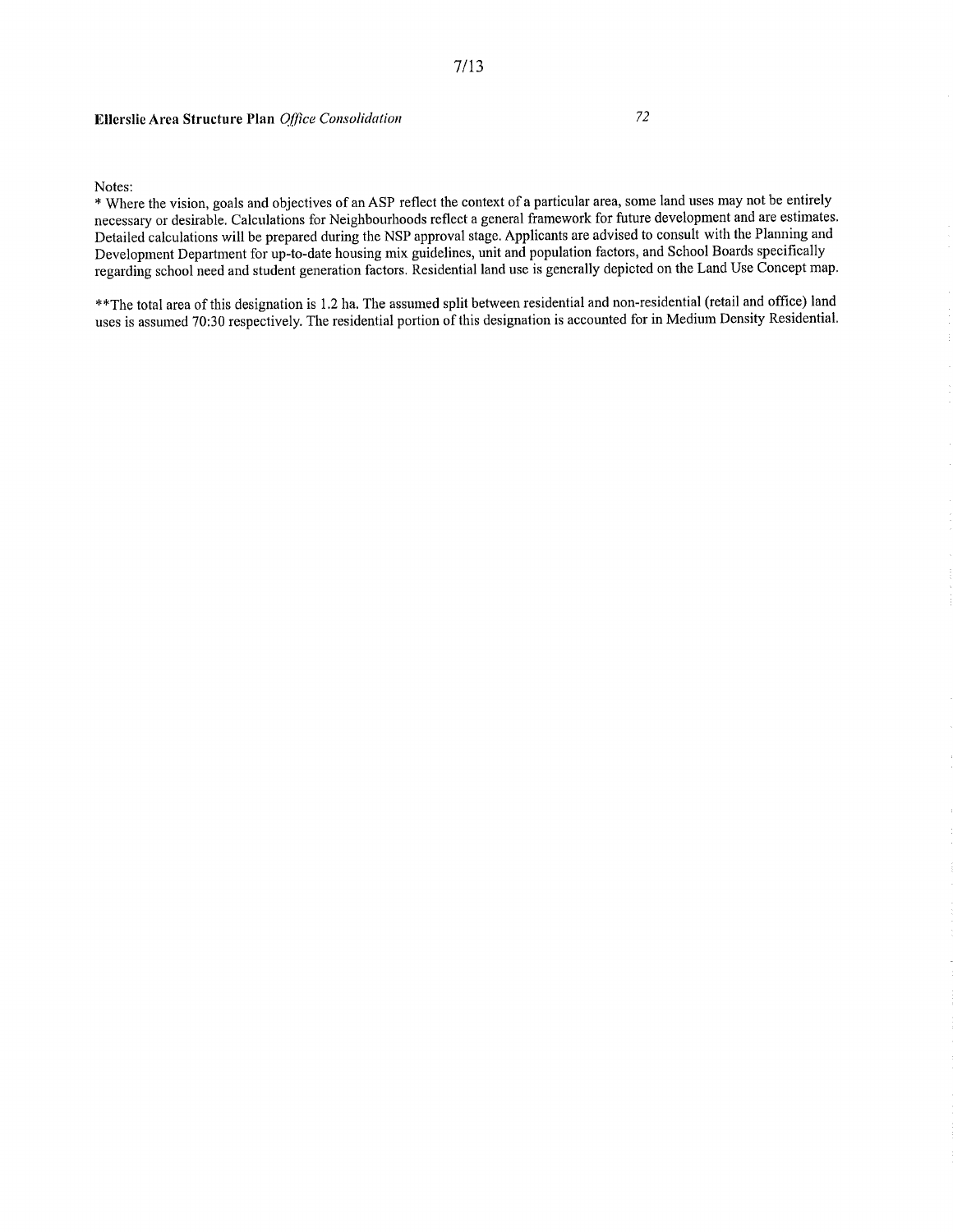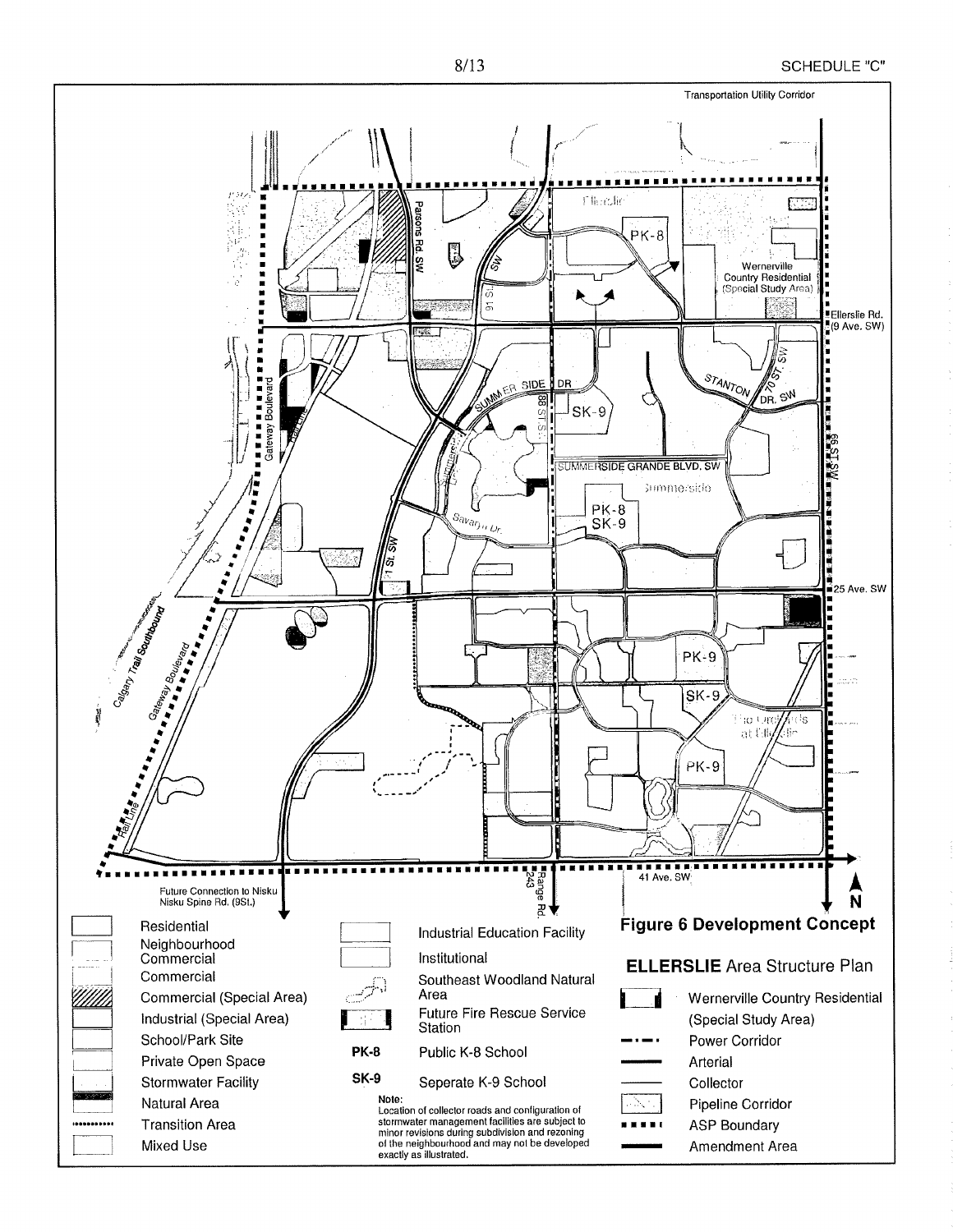SCHEDULE "D"



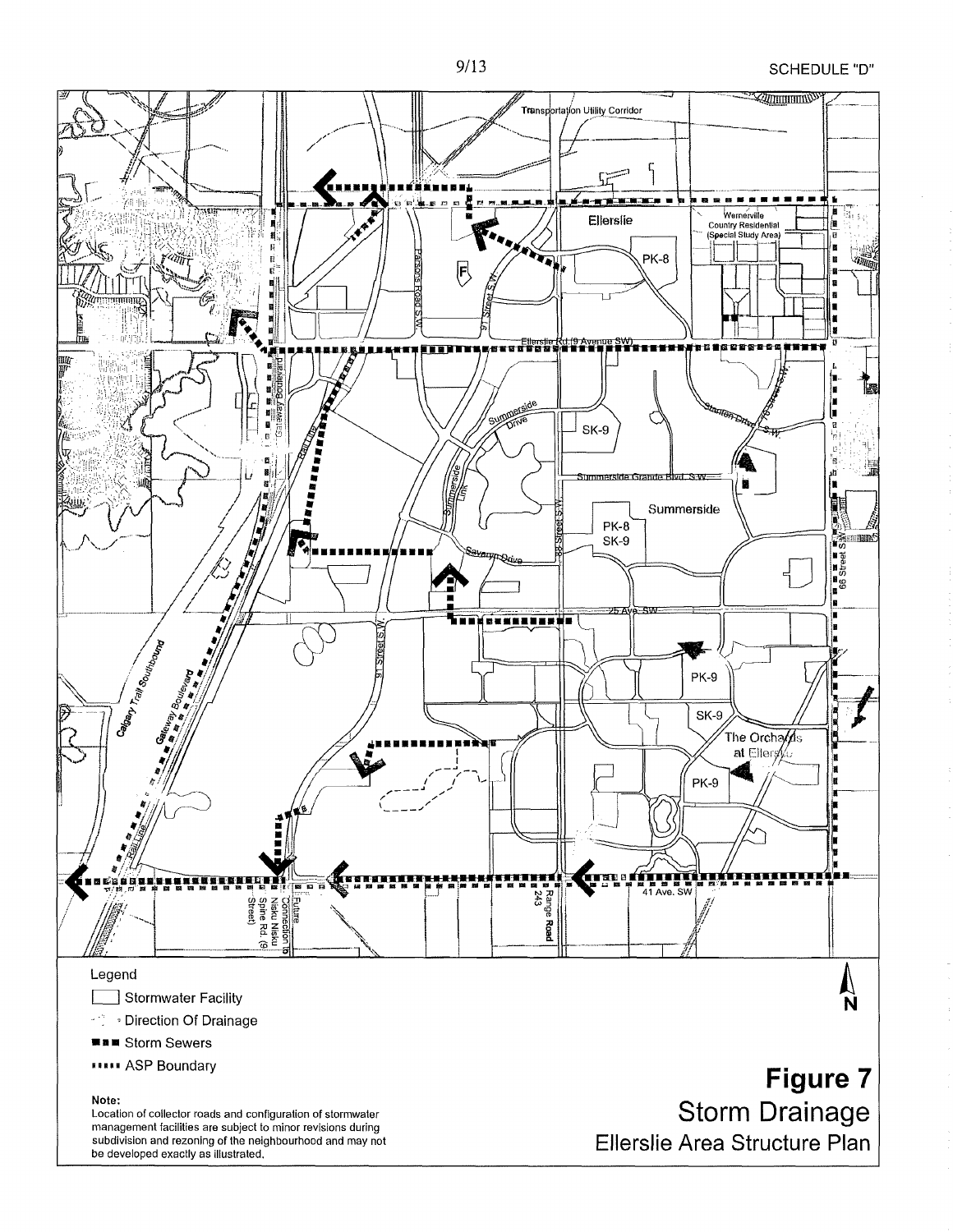

**SCHEDULE "E"** 

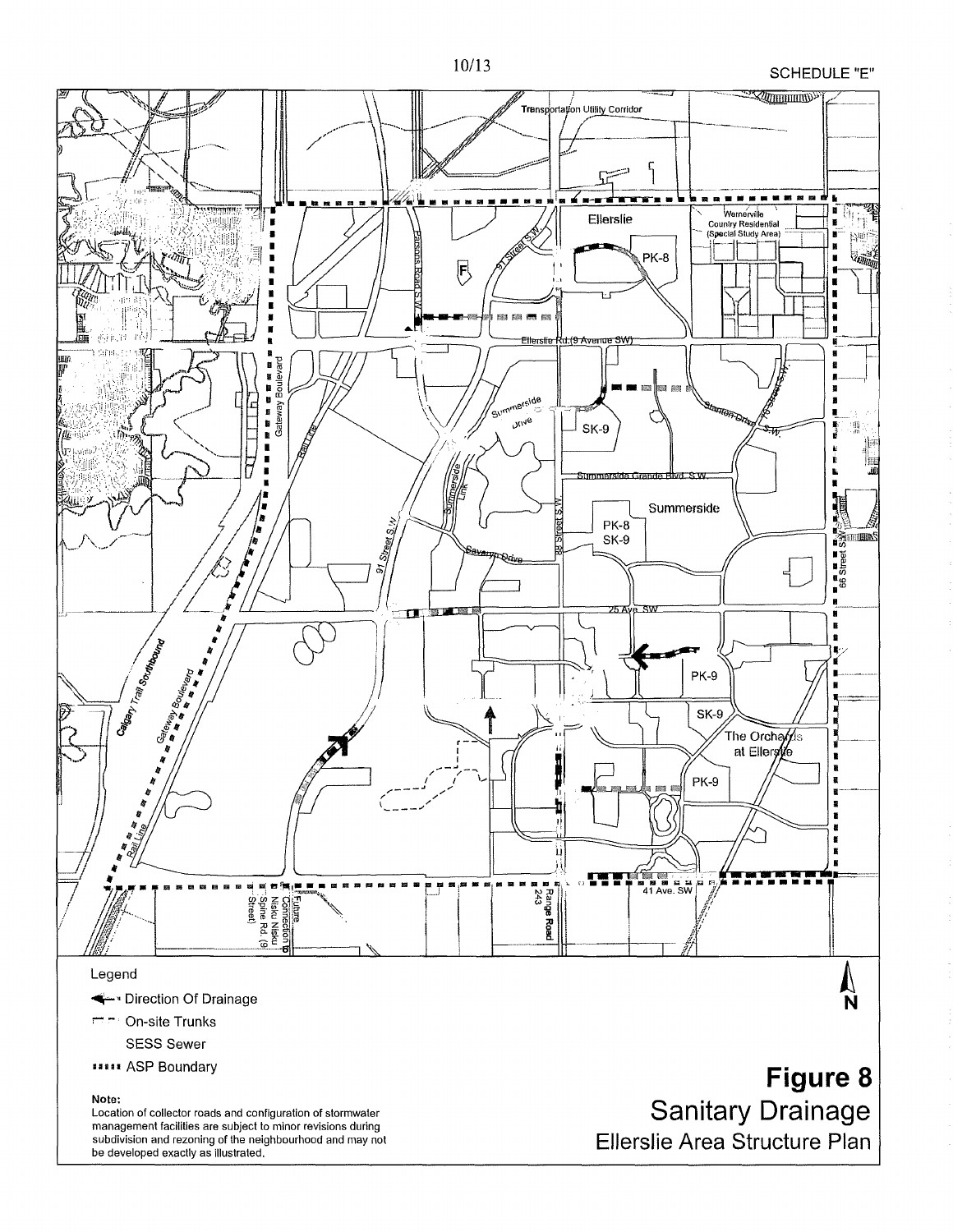

**SCHEDULE "F"** 

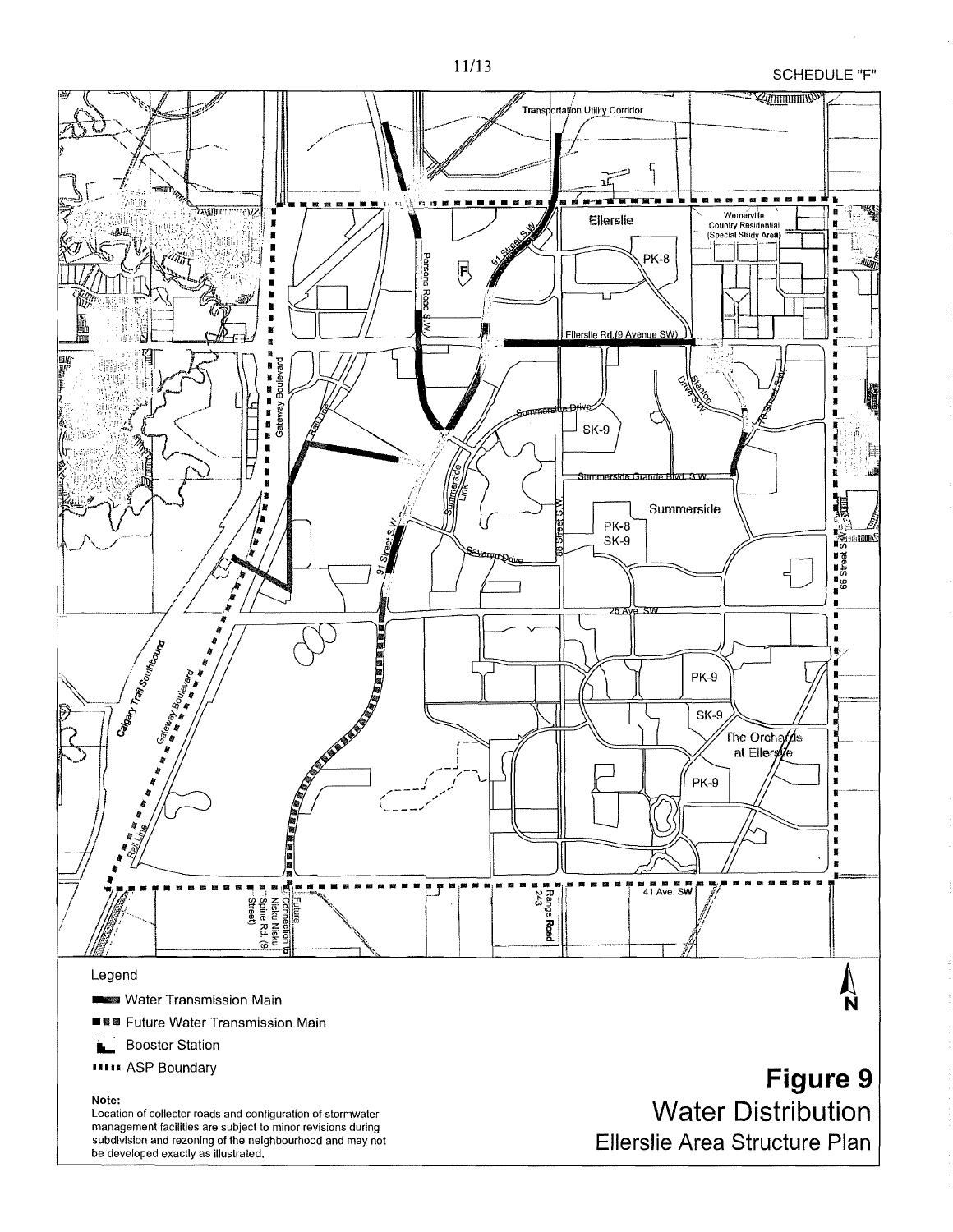